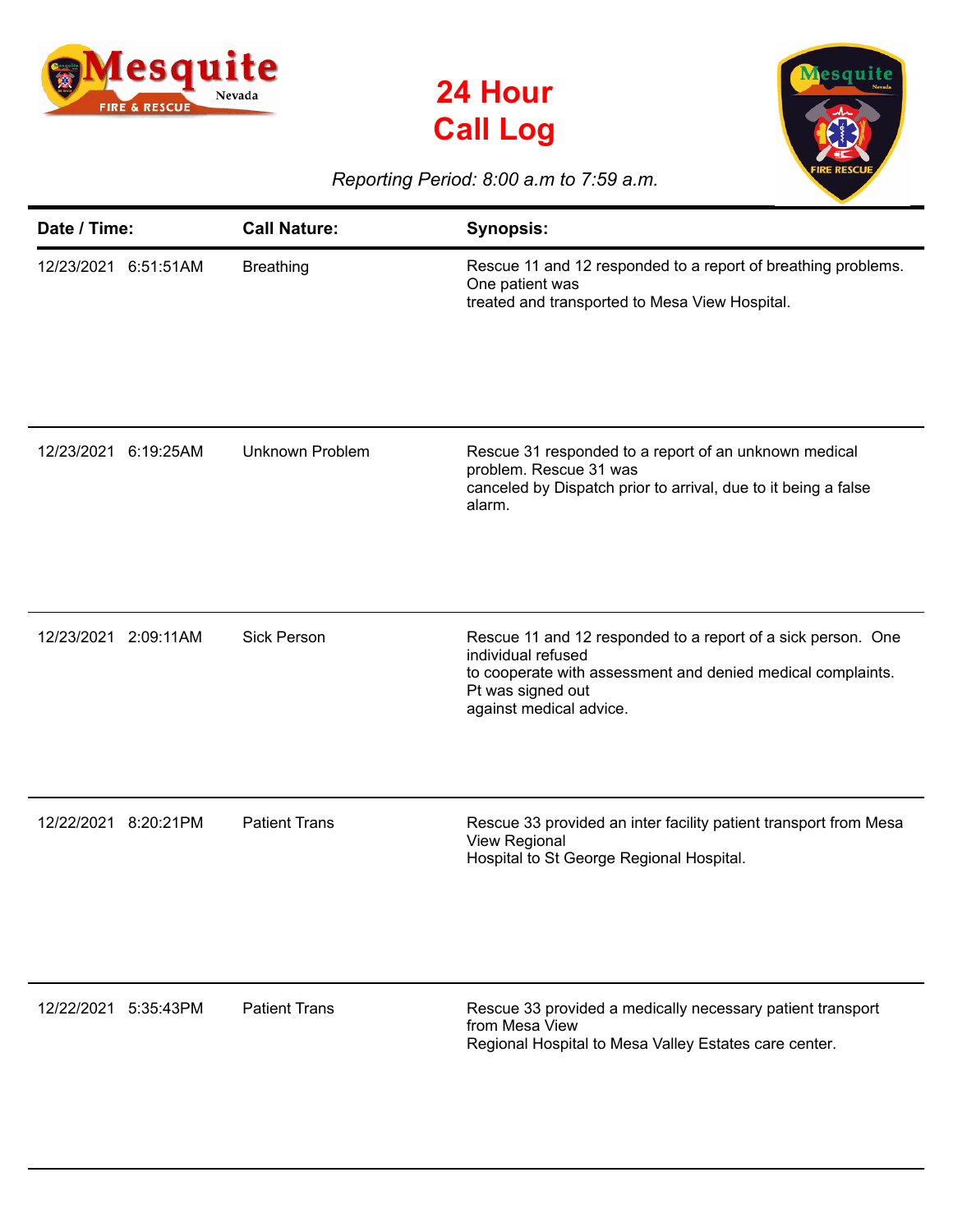| Date / Time: |                       | <b>Call Nature:</b>  | <b>Synopsis:</b>                                                                                                                      |
|--------------|-----------------------|----------------------|---------------------------------------------------------------------------------------------------------------------------------------|
|              | 12/22/2021 2:59:48PM  | Falls                |                                                                                                                                       |
|              | 12/22/2021 2:24:46PM  | <b>Patient Trans</b> | Rescue 32 provided a medically necessary patient transport<br>from Mesa View<br>Regional Hospital to Mesa Valley Estates care center. |
|              | 12/22/2021 2:13:25PM  | <b>Sick Person</b>   | Rescue 31 responded to a report of a sick person. One patient<br>was treated and<br>transported to Mesa View Regional Hospital.       |
|              | 12/22/2021 10:23:28AM | <b>Heart Problem</b> | Rescue 12 responded to reports of heart problems. Patient was<br>assessed and<br>refused further treatment. Patient signed AMA.       |
|              | 12/22/2021 10:12:16AM | Falls                | Rescue 11 responded to reports of a fall. 1 Patient was<br>transported to Mesa View<br>Regional Hospital.                             |
|              | 12/22/2021 9:45:01AM  | Falls                | Rescue 31 responded to reports of a fall. 1 patient was<br>transported to Mesa View<br>Regional hospital                              |